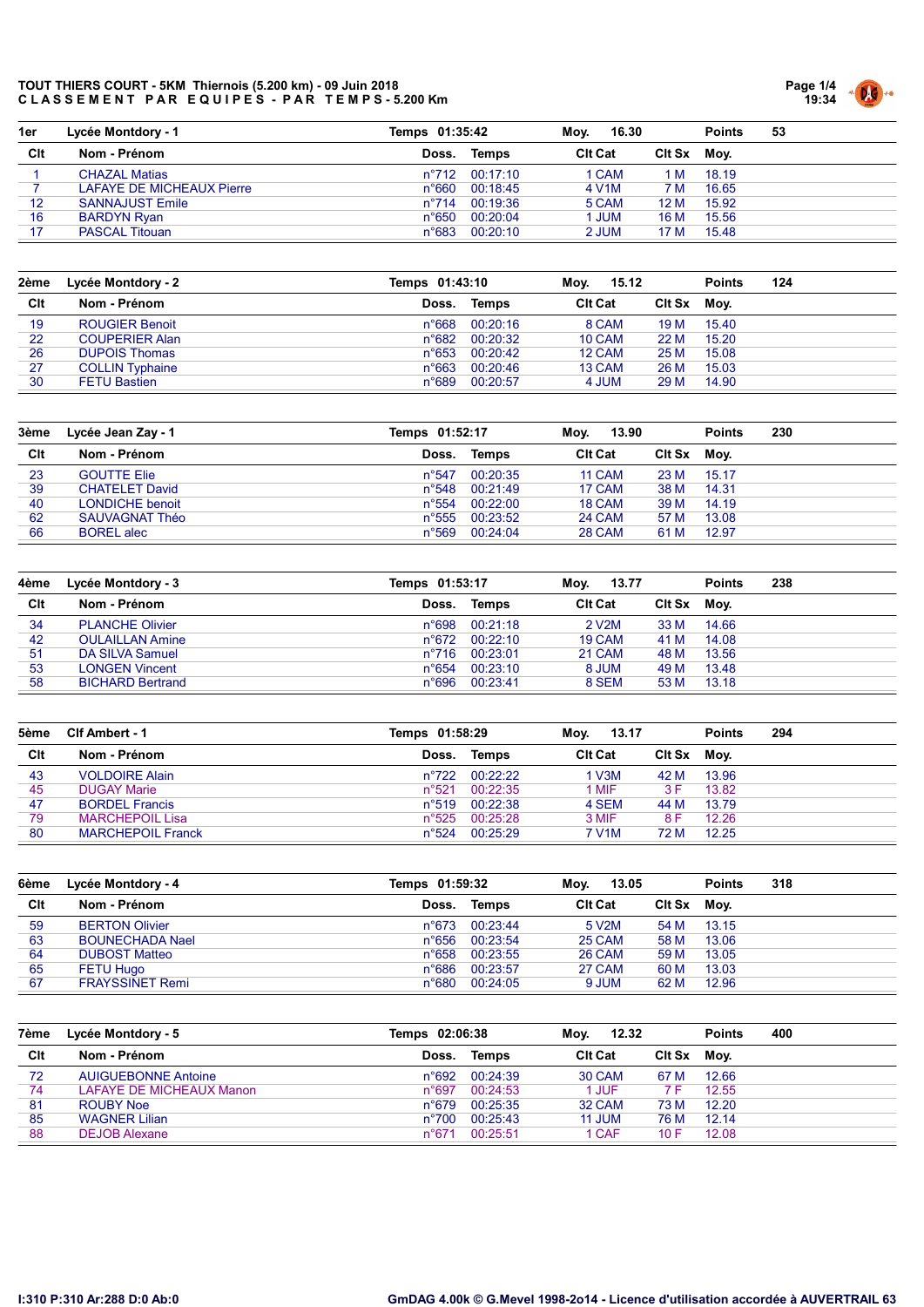

| 8ème | Lycée Montdory - 6    | Temps 02:13:36 |                | 11.68<br>Mov.  |             | <b>Points</b> | 495 |
|------|-----------------------|----------------|----------------|----------------|-------------|---------------|-----|
| Clt  | Nom - Prénom          | Doss.          | Temps          | <b>CIt Cat</b> | Cit Sx Moy. |               |     |
| 93   | <b>BLANC Chloe</b>    | n°670          | 00:26:30       | 2 CAF          | 11 F        | 11.78         |     |
| 94   | <b>WAGNER Tanguy</b>  | $n^{\circ}701$ | 00:26:33       | <b>34 CAM</b>  | 83 M        | 11.76         |     |
| 96   | <b>LEMOINE Oceane</b> | n°691          | 00:26:35       | 3 CAF          | 12 F        | 11.74         |     |
| 103  | <b>BRIAUX Mélanie</b> | $n^{\circ}678$ | 00:26:55       | 4 SEF          | 15 F        | 11.60         |     |
| 109  | <b>JARRY Axel</b>     |                | n°665 00:27:06 | I V5M          | 92 M        | 11.52         |     |

| 9ème | Fcg thiers - 1           | Temps 02:16:41 |          | 11.41<br>Moy.      |        | <b>Points</b> | 553 |
|------|--------------------------|----------------|----------|--------------------|--------|---------------|-----|
| Clt  | Nom - Prénom             | Doss.          | Temps    | <b>Cit Cat</b>     | Clt Sx | Mov.          |     |
| 84   | STASKIENICZ marinette    | $n^{\circ}572$ | 00:25:42 | 1 V1F              | 9 F    | 12.15         |     |
| 89   | <b>BOREL Christophe</b>  | $n^{\circ}611$ | 00:25:57 | 7 V2M              | 79 M   | 12.03         |     |
| 108  | <b>VOLAT Christine</b>   | $n^{\circ}642$ | 00:27:05 | 1 V2F              | 17F    | 11.53         |     |
| 133  | <b>VARACHE Alexandra</b> | $n^{\circ}518$ | 00:28:49 | 5 V <sub>1</sub> F | 28 F   | 10.83         |     |
| 139  | <b>SIBAUD Severine</b>   | $n^{\circ}721$ | 00.2911  | 6 V <sub>1</sub> F | 32 F   | 10.70         |     |

|     | 10ème Lycée Montdory - 7 |                 | Temps 02:24:50 |                | 10.77<br>Mov. |       | 681 |
|-----|--------------------------|-----------------|----------------|----------------|---------------|-------|-----|
| Clt | Nom - Prénom             | Doss.           | Temps          | <b>CIt Cat</b> | Clt Sx        | Mov.  |     |
| 124 | <b>LE NOC Axelis</b>     | $n^{\circ}667$  | 00:28:28       | <b>38 CAM</b>  | 101 M         | 10.97 |     |
| 125 | <b>MEUNIER Romane</b>    | $n^{\circ}662$  | 00:28:29       | 6 CAF          | 24 F          | 10.96 |     |
| 141 | MAHE Erwan               | $n^{\circ}$ 715 | 00:29:14       | 17 SEM         | 108 M         | 10.68 |     |
| 144 | <b>CARDOSO Camille</b>   | $n^{\circ}687$  | 00:29:18       | 3 JUF          | 35 F          | 10.65 |     |
| 147 | <b>CORMONT Lea</b>       | $n^{\circ}684$  | 00:29:24       | 7 CAF          | 38 F          | 10.62 |     |

|     | 11ème Lycée Jean Zay - 2 | Temps 02:27:00 |          | 10.61<br>Mov.  |               | <b>Points</b> | 700 |
|-----|--------------------------|----------------|----------|----------------|---------------|---------------|-----|
| Clt | Nom - Prénom             | Doss.          | Temps    | <b>CIt Cat</b> | <b>CIt Sx</b> | Moy.          |     |
| 68  | LONDICHE mathieu         | $n^{\circ}551$ | 00:24:06 | 29 CAM         | 63 M          | 12.95         |     |
| 99  | <b>CHALET Susy</b>       | $n^{\circ}546$ | 00:26:44 | 4 CAF          | 13F           | 11.68         |     |
| 128 | <b>RAMOS</b> lucas       | $n^{\circ}568$ | 00:28:38 | 39 CAM         | 104 M         | 10.90         |     |
| 172 | <b>BAPTISTE Raakel</b>   | $n^{\circ}549$ | 00:31:33 | 15 CAF         | 57 F          | 9.89          |     |
| 233 | MACQ Jean-Valéry         | $n^{\circ}717$ | 00:36:02 | <b>18 V1M</b>  | 137 M         | 8.66          |     |

|     | 12ème Sapeur Pompier Thiers - 1 | Temps 02:27:00 |          | 10.61<br>Mov.  |        | <b>Points</b> | 706 |
|-----|---------------------------------|----------------|----------|----------------|--------|---------------|-----|
| Clt | Nom - Prénom                    | Doss.          | Temps    | <b>CIt Cat</b> | Clt Sx | Mov.          |     |
| 36  | <b>GOUMARRE Arnaud</b>          | $n^{\circ}516$ | 00:21:28 | 5 JUM          | 35 M   | 14.54         |     |
| 106 | <b>AYNARD Mélanie</b>           | $n^{\circ}512$ | 00:27:00 | 3 ESF          | 16 F   | 11.56         |     |
| 167 | <b>MYRAND Cindy</b>             | $n^{\circ}513$ | 00:30:46 | 7 SEF          | 52 F   | 10.15         |     |
| 198 | <b>DUVERT Lucile</b>            | $n^{\circ}515$ | 00:33:54 | <b>13 SEF</b>  | 75 F   | 9.21          |     |
| 199 | DOZOLME Aléxia                  | $n^{\circ}511$ | 00:33:55 | 6 ESF          | 76 F   | 9.20          |     |

|     | 13ème Lycée Montdory - 8 | Temps 02:31:56 |                | 10.27<br>Mov.  |             | <b>Points</b> | 795 |
|-----|--------------------------|----------------|----------------|----------------|-------------|---------------|-----|
| Clt | Nom - Prénom             | Doss.          | Temps          | <b>CIt Cat</b> | Cit Sx Moy. |               |     |
| 156 | <b>LACAS Solal</b>       |                | n°703 00:30:15 | 8 CAF          | 43 F        | 10.32         |     |
| 157 | SOZEDDE Lena             | $n^{\circ}699$ | 00:30:17       | 9 CAF          | 44 F        | 10.31         |     |
| 158 | <b>BERGEON Lucile</b>    | $n^{\circ}664$ | 00:30:20       | 10 CAF         | 45 F        | 10.29         |     |
| 159 | <b>BARDYN Appoline</b>   | $n^{\circ}711$ | 00:30:24       | 11 CAF         | 46 F        | 10.27         |     |
| 165 | <b>GUIGNARD Tina</b>     | $n^{\circ}681$ | 00:30:43       | 12 CAF         | 51 F        | 10.16         |     |

|     | 14ème Lycée Montdory - 9 | Temps 02:36:41 |          | Mov.<br>9.96   |             | <b>Points</b> | 855 |
|-----|--------------------------|----------------|----------|----------------|-------------|---------------|-----|
| Clt | Nom - Prénom             | Doss.          | Temps    | <b>CIt Cat</b> | Cit Sx Moy. |               |     |
| 166 | <b>SAINT-ANDRE Louis</b> | $n^{\circ}690$ | 00:30:44 | 40 CAM         | 115 M       | 10.16         |     |
| 168 | <b>HANNAOUI Safia</b>    | $n^{\circ}661$ | 00:30:54 | 13 CAF         | 53 F        | 10.10         |     |
| 170 | <b>RITTER Elsa</b>       | $n^{\circ}685$ | 00:31:11 | 14 CAF         | 55 F        | 10.01         |     |
| 174 | <b>RABY Alexandra</b>    | $n^{\circ}704$ | 00:31:51 | 17 CAF         | 59 F        | 9.80          |     |
| 177 | <b>ROINEAU Aurelia</b>   | $n^{\circ}659$ | 00:32:04 | 4 JUF          | 61 F        | 9.73          |     |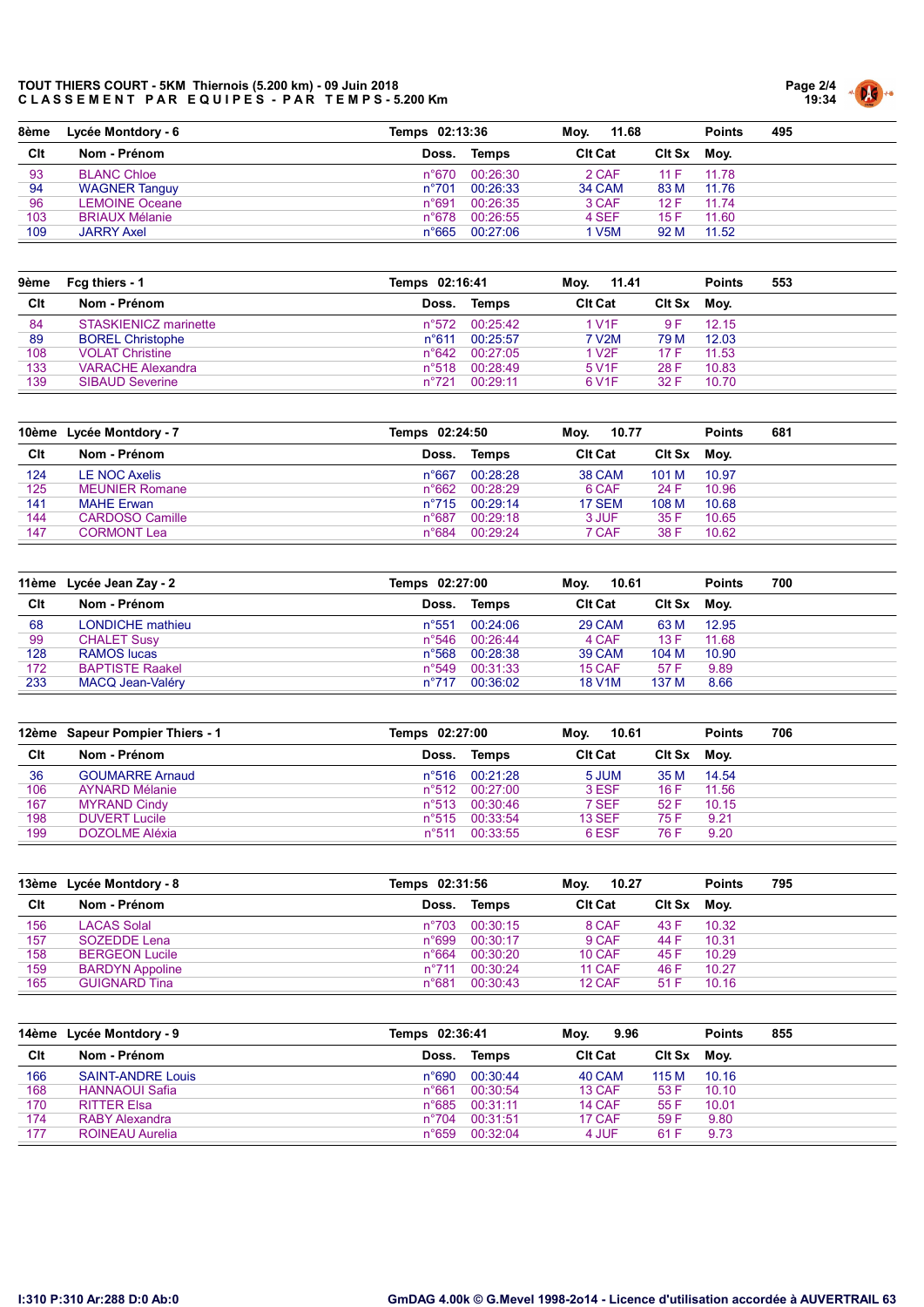

|     | 15ème LE THOR - 1       | Temps 02:40:01  |                         | 9.75<br>Mov.       |             | <b>Points</b> | 882 |
|-----|-------------------------|-----------------|-------------------------|--------------------|-------------|---------------|-----|
| Clt | Nom - Prénom            | Doss.           | Temps                   | <b>CIt Cat</b>     | Cit Sx Moy. |               |     |
| 130 | <b>SANNER MARIA</b>     |                 | $n^{\circ}562$ 00:28:43 | 4 V <sub>1</sub> F | 26 F        | 10.87         |     |
| 164 | <b>BRUN SICARD CLEA</b> | $n^{\circ}559$  | 00:30:42                | 6 MIF              | 50 F        | 10.17         |     |
| 169 | ALLANO CAROLINE         | $n^{\circ}558$  | 00:31:11                | <b>11 V1F</b>      | 54 F        | 10.01         |     |
| 202 | <b>GERIN DANIEL</b>     | $n^{\circ}$ 566 | 00:34:11                | 4 V4M              | 125 M       | 9.13          |     |
| 217 | <b>FARAUD ROBERT</b>    | n°561           | 00:35:17                | 5 V4M              | 128 M       | 8.85          |     |

|     | 16ème Lycée Montdory - 10        | Temps 02:44:01 |          | 9.51<br>Mov.        |               | <b>Points</b> | 938 |
|-----|----------------------------------|----------------|----------|---------------------|---------------|---------------|-----|
| Clt | Nom - Prénom                     | Doss.          | Temps    | <b>CIt Cat</b>      | <b>CIt Sx</b> | Mov.          |     |
| 182 | <b>HOSTERT Coralie</b>           | $n^{\circ}707$ | 00:32:18 | 18 CAF              | 66 F          | 9.66          |     |
| 184 | <b>BRUYERE Lea</b>               | $n^{\circ}706$ | 00:32:31 | 19 CAF              | 68 F          | 9.60          |     |
| 189 | <b>DESMAZEAUD-SIROT Beatrice</b> | $n^{\circ}688$ | 00:33:01 | 11 V <sub>2</sub> F | 70 F          | 9.45          |     |
| 190 | <b>SIROT Pauline</b>             | $n^{\circ}674$ | 00:33:03 | <b>11 SEF</b>       | 71 F          | 9.44          |     |
| 193 | <b>BUTIN Thibaut</b>             | $n^{\circ}705$ | 00:33:11 | 42 CAM              | 121 M         | 9.41          |     |

|     | 17ème Lycée Montdory - 11 | Temps 02:51:25 |          | Mov.<br>9.10   |        | <b>Points</b> | 1020 |
|-----|---------------------------|----------------|----------|----------------|--------|---------------|------|
| Clt | Nom - Prénom              | Doss.          | Temps    | <b>CIt Cat</b> | Clt Sx | Mov.          |      |
| 195 | <b>THEALLIER Alicia</b>   | n°709          | 00:33:30 | 20 CAF         | 74 F   | 9.32          |      |
| 201 | <b>DAUPHANT Pauline</b>   | $n^{\circ}708$ | 00:34:09 | 5 JUF          | 77 F   | 9.14          |      |
| 203 | <b>KERNANI Celia</b>      | $n^{\circ}669$ | 00:34:16 | 21 CAF         | 78 F   | 9.11          |      |
| 210 | <b>DOUAILLAT Muriel</b>   | $n^{\circ}676$ | 00:34:44 | <b>15 V1F</b>  | 83 F   | 8.99          |      |
| 211 | FOGAROLO Blandine         | n°702          | 00:34:49 | 6 JUF          | 84 F   | 8.96          |      |

|     | 18ème Fcg thiers - 2     | Temps 02:53:33 |          | 8.99<br>Moy.       |             | <b>Points</b> | 1059 |
|-----|--------------------------|----------------|----------|--------------------|-------------|---------------|------|
| Clt | Nom - Prénom             | Doss.          | Temps    | <b>CIt Cat</b>     | Cit Sx Moy. |               |      |
| 140 | <b>MOREL Severine</b>    | n°631          | 00:29:12 | 7 V <sub>1</sub> F | 33 F        | 10.69         |      |
| 206 | <b>DESSAPT Christine</b> | $n^{\circ}641$ | 00:34:37 | 2 V3F              | 80 F        | 9.02          |      |
| 234 | <b>LEON Annie</b>        | $n^{\circ}723$ | 00:36:20 | <b>13 V2F</b>      | 97 F        | 8.59          |      |
| 238 | DARGON eliane            | $n^{\circ}761$ | 00:36:37 | 1 V4F              | 101 F       | 8.52          |      |
| 241 | <b>FERREIRA Antonia</b>  | $n^{\circ}623$ | 00:36:50 | 4 V3F              | 104 F       | 8.47          |      |

|     | 19ème Lycée Montdory - 12 | Temps 02:59:42 |                | 8.68<br>Mov.   |        | <b>Points</b> | 1140 |
|-----|---------------------------|----------------|----------------|----------------|--------|---------------|------|
| Clt | Nom - Prénom              | Doss.          | Temps          | <b>CIt Cat</b> | Clt Sx | Moy.          |      |
| 213 | <b>MAFFRE Monique</b>     |                | n°675 00:34:53 | 3 V3F          | 86 F   | 8.95          |      |
| 216 | <b>MOSNAT Carla</b>       | $n^{\circ}657$ | 00:35:16       | 24 CAF         | 89F    | 8.85          |      |
| 235 | <b>SEKARI Lina</b>        |                | n°713 00:36:22 | 7 JUF          | 98 F   | 8.58          |      |
| 237 | <b>CHEZE Celia</b>        | $n^{\circ}693$ | 00:36:36       | 25 CAF         | 100 F  | 8.53          |      |
| 239 | <b>TEIXEIRA</b> Isabel    |                | n°666 00:36:38 | 26 CAF         | 102 F  | 8.52          |      |

|     | 20ème Lycée Montdory - 13 | Temps 03:29:08 |                | Mov.<br>7.46   |             | <b>Points</b> | 1262 |
|-----|---------------------------|----------------|----------------|----------------|-------------|---------------|------|
| Clt | Nom - Prénom              | Doss.          | Temps          | <b>CIt Cat</b> | Cit Sx Moy. |               |      |
| 240 | <b>GRANGE Anne laure</b>  |                | n°652 00:36:46 | 8 JUF          | 103 F       | 8.49          |      |
| 243 | <b>HOSTERT Clothilde</b>  |                | n°655 00:37:07 | 9 JUF          | 106 F       | 8.41          |      |
| 244 | <b>MERLE</b> Jeanne       | $n^{\circ}651$ | 00:37:08       | 27 CAF         | 107 F       | 8.41          |      |
| 267 | <b>SALAZARD Fanny</b>     | $n^{\circ}694$ | 00:48:58       | 29 CAF         | 123 F       | 6.37          |      |
| 268 | <b>PONCHON Marjorie</b>   |                | n°695 00:49:12 | 30 CAF         | 124 F       | 6.34          |      |

|     | 21ème LE THOR - 2      | Temps 04:10:38  |          | 6.22<br>Mov.        |             | <b>Points</b> | 1306 |
|-----|------------------------|-----------------|----------|---------------------|-------------|---------------|------|
| Clt | Nom - Prénom           | Doss.           | Temps    | <b>CIt Cat</b>      | Cit Sx Moy. |               |      |
| 251 | <b>FRECHES ALAIN</b>   | n°565           | 00:38:36 | 8 V3M               | 138 M       | 8.09          |      |
| 254 | <b>ESCOBAR MARTINE</b> | $n^{\circ}563$  | 00:39:06 | <b>15 V2F</b>       | 116 F       | 7.98          |      |
| 262 | <b>BUIS MICHEL</b>     | $n^{\circ}560$  | 00:42:58 | 9 V3M               | 141 M       | 7.26          |      |
| 269 | <b>FLORY MARTINE</b>   | $n^{\circ}$ 564 | 01:05:00 | 23 V <sub>1</sub> F | 125F        | 4.80          |      |
| 270 | <b>LLADO MIREILLE</b>  | $n^{\circ}567$  | 01:05:00 | <b>16 V2F</b>       | 126 F       | 4.80          |      |